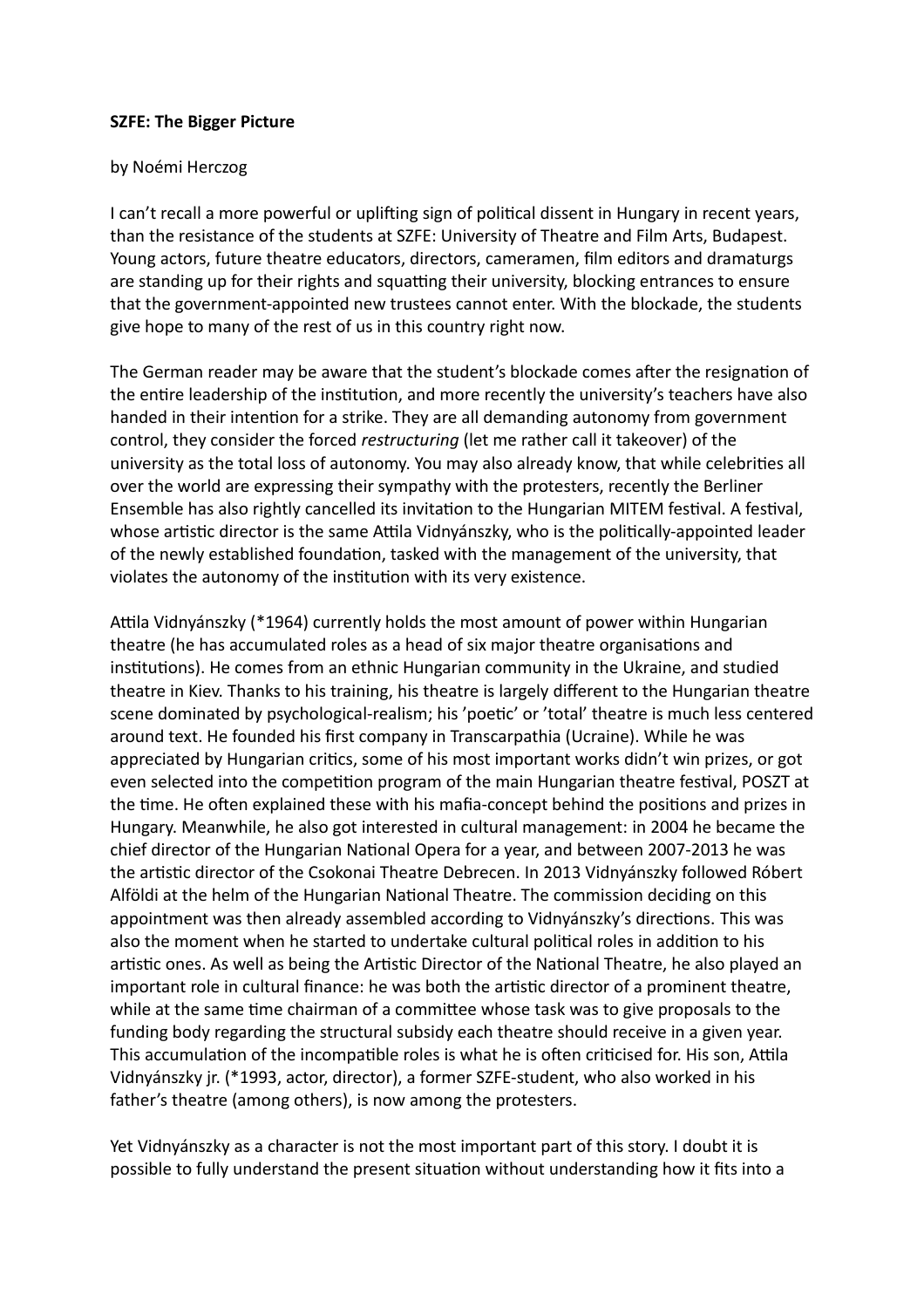partcular patern present in Hungary for some tme, not only in the cultural feld. In a nutshell, there is a seemingly legal judiciary system, where on surface level everything looks perfectly legal, outwardly pretending a constitutionality. However, it is the ruling party (FIDESZ) with a parliamentary two third majority that makes law, fitting it in accordance with the party's personal agenda. In Hungary the most important laws (e.g. the electoral law, or most importantly the consttuton, that is called The Fundamental Law) can be amended with a two third majority. With this the two third majority, for instance enttles the government to amend the electoral law at will. In a country with a party effectively ruling with the abuse of this two third majority rule, the truth is that we are stll very much living according to the now-expired "coronavirus" law, which gave power to Prime Minister Viktor Orbán for an indefinite period to rule by decree. As  $-$  unlike how the world press has interpreted it  $-$  this law (which is no longer in efect), was not an extraordinary act: only the expression of the 'normal' status quo. In Hungary, everything is always legal that Fidesz needs to be legal. *The takeover of SZFE is part of a bigger patern where the rule of this Hungarian hybrid regime is never there formally, yet it is always present in the background.*

This is why it is of utmost importance for Fidesz to keep their parliamentary two third majority. This necessitates information control and lies and a crack down on critical thought. The political attack against SZFE is also far from being the first cultural takeover in Hungary. Afer a prolonged fght, this September the Central European University previously based in Budapest started the school year in Vienna, after the institution had been forced by the Hungarian government to move its main campus. In April 2017 the government passed a blanket law on foreign branch campuses<sup>[1](#page-1-0)</sup> however we must consider this law as a personal and targeted attack by the government against the honorary board charman and founder of the university, George Soros.<sup>[2](#page-1-1)</sup> Last year, thousands of Hungarians again rallied on the streets in support of the academics of the Hungarian Academy of Sciences (MTA – founded in 1825), another political grab by the government proclaiming the prestigious institution a 'Relic of Communism'. $3$  And just over the last weeks during the time of the blockade, far from the spotlight and the squatting theatre students, a new law was passed. The financial support of three organisatons all engaged in running integrated schools, working with underprivileged  $-$  mostly Roma  $-$  children has been seriously cut with immediate effect.<sup>[4](#page-1-3)</sup> The first victim is Gábor Iványi's church, the Hungarian Evangelical Fellowship (MET) which was also among the first – together with about 3000 religious institutions – to be stripped of its legal status as a church in 2011.<sup>[5](#page-1-4)</sup> The government now quotes a lack of 'concrete financial return' of the METschools for the poor, and from 2021 they completely suspend their fnancial support. Nóra L. Ritók's Real Pearl Foundation and the Ámbédkár School located in a remote part of Hungary

<span id="page-1-0"></span><sup>1&</sup>lt;sup>th</sup>ttps://www.insidehighered.com/news/2017/04/05/new-law-imperils-central-europeanuniversitys-future-hungaryhtps://www.insidehighered.com/news/2017/04/05/new-lawimperils-central-european-universitys-future-hungary

<span id="page-1-1"></span><sup>2&</sup>lt;sup>m</sup>ttps://www.insidehighered.com/news/2018/12/04/central-european-university-forcedout-hungary-moving-vienna

<span id="page-1-2"></span><sup>3&</sup>lt;sup>m</sup>https://www.france24.com/en/20190212-hungarian-researchers-rally-against-governmentattack-science

<span id="page-1-3"></span><sup>4&</sup>lt;sup>n</sup>https://hungarytoday.hu/govt-cut-support-organization-help-poverty-underprivilegedchildren/

<span id="page-1-4"></span><sup>5&</sup>lt;sup>m</sup>ttps://budapestbeacon.com/hungarian-evangelical-brotherhood-and-govt-reach-partialsetlement-over-church-law/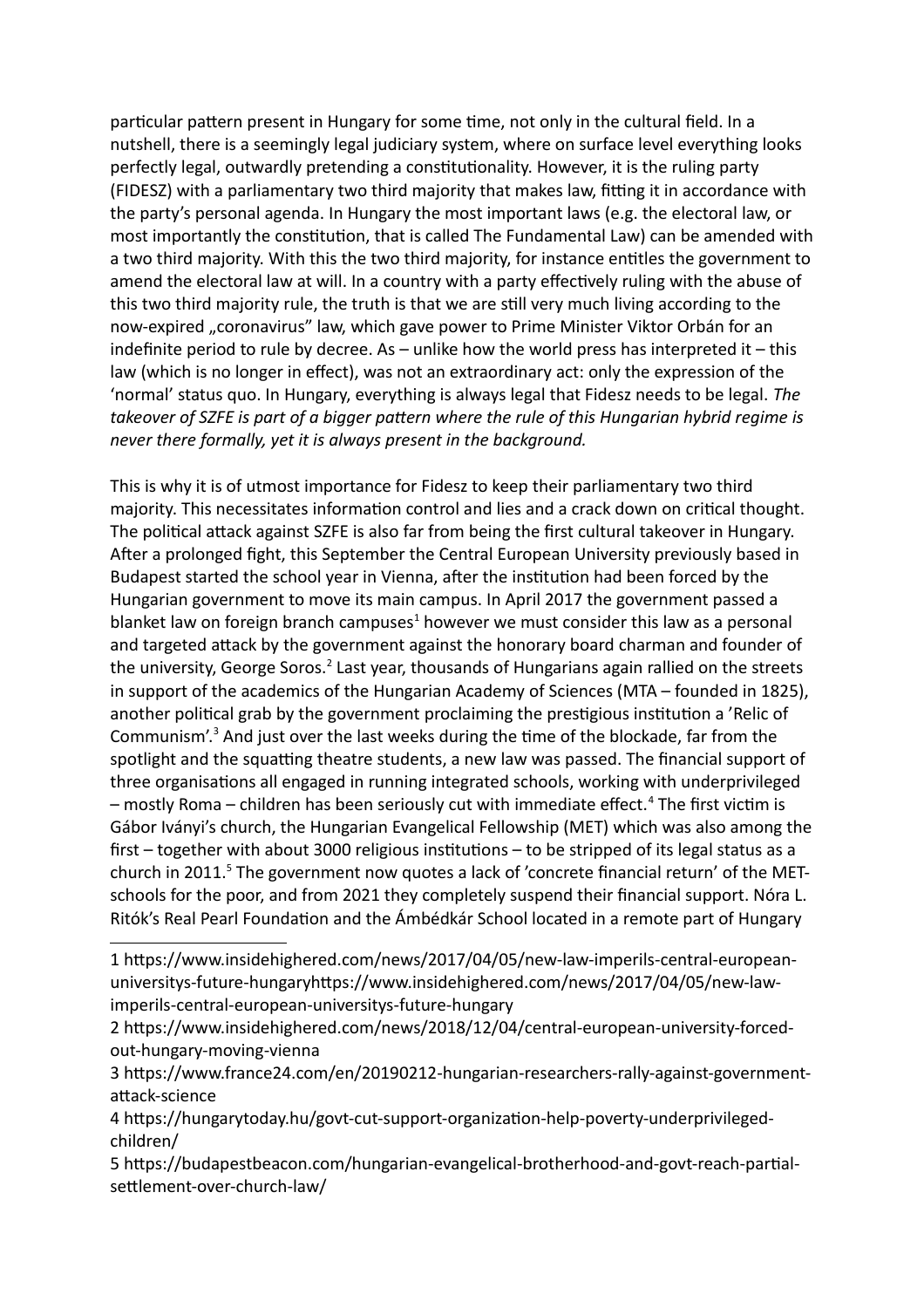also sufered serious fnancial cuts. This kind of fnancial censorship is one of the most efficient tools of the Hungarian government. Narrowing down now the focus to theatres: there are no more important performing art insttutons in Hungary (apart from a few ones stll remaining in municipal ownership), that have not been eaten up by Fidesz: they have all been occupied by the government's politically motivated appointments in their leadership. And the most recent ban: one of the last oppositonal media channels, Klub Radio's licence for its frequency has been announced not to be prolonged from February 2021.<sup>[6](#page-2-0)</sup> The official cover story blames this revocation on the radio itself, claiming it had violated the media law several times.

The problem to date has been that whichever of these groups became the newest target, they always remained alone. There have not been any extensive, powerful forms of resistance. In this sense, SZFE is a first: it attracts attention, which is a novelty. This protest is stronger and appears more lasting. It is also part of a new phase of political resistance which started in August when the biggest oppositonal online news portal, Index was occupied by Fidesz, which triggered the whole editorial staff to stand up and resign as one.<sup>[7](#page-2-1)</sup> A few weeks later the theatre university was squatted by its students. The question is, why does their protest trigger much more attention and give more hope than any such dissent in Hungary before?

One of the reasons may be exactly this power and stability (hopefully not tricked by corona virus later). Solidarity comes from more and more sectors: expressing sympathy, bringing food and other essentals to the squat, actors wearing SZFE-embroidered masks at the applause in the theatres. It is a common place but true: actors' faces trigger public atenton – especially in Hungary, an actor-centred entertainment culture. This protest also shows more creativity than any other rallies of late, let me only mention when the minister mockingly told students in a formal negotaton, that he thought they would not debate but sing something instead. Which led to the students organising an ironic and symbolic 'singing' protest this summer in front of the parliament while in the house they voted about them, without them.

The 'SZFE-case' is just the last one in a 'murder row' against critcal thinking in Hungary, against anyone who does not openly support the government. In today's Hungary to be considered for real positions in the cultural field one needs to start acting in accordance with Fidesz's policies, it is no longer even enough to remain neutral. *The restructuring of SZFE is actually a well-built politcal atack against its politcal autonomy while the slogan quotes 'systemic reforms' it has nothing to do with the professional issues.* Those – professional – topics were only discussed in the past, in more pluralistic times, when the politically attacked theatre makers and teachers – today made out to look like a homogeneous group – held evidently differing opinions, forming a pluralistic and diverse community. Today many of them, who used to critcise the prestgious, 155 year old insttuton, support the students' protest. One of the more vehement professional critcs was the well-known Hungarian director, Árpád Schilling who today stands frmly beside the students and teachers, but whose former words of criticism as a director student at SZFE (along with that of others) are

<span id="page-2-0"></span>6<sup>®</sup>https://hungarytoday.hu/national-media-and-info-communications-authority-revokefrequency-license-of-klubradio/

<span id="page-2-1"></span>7<sup>n</sup>https://index.hu/english/2020/07/24/editorial\_board\_of\_index\_resigns/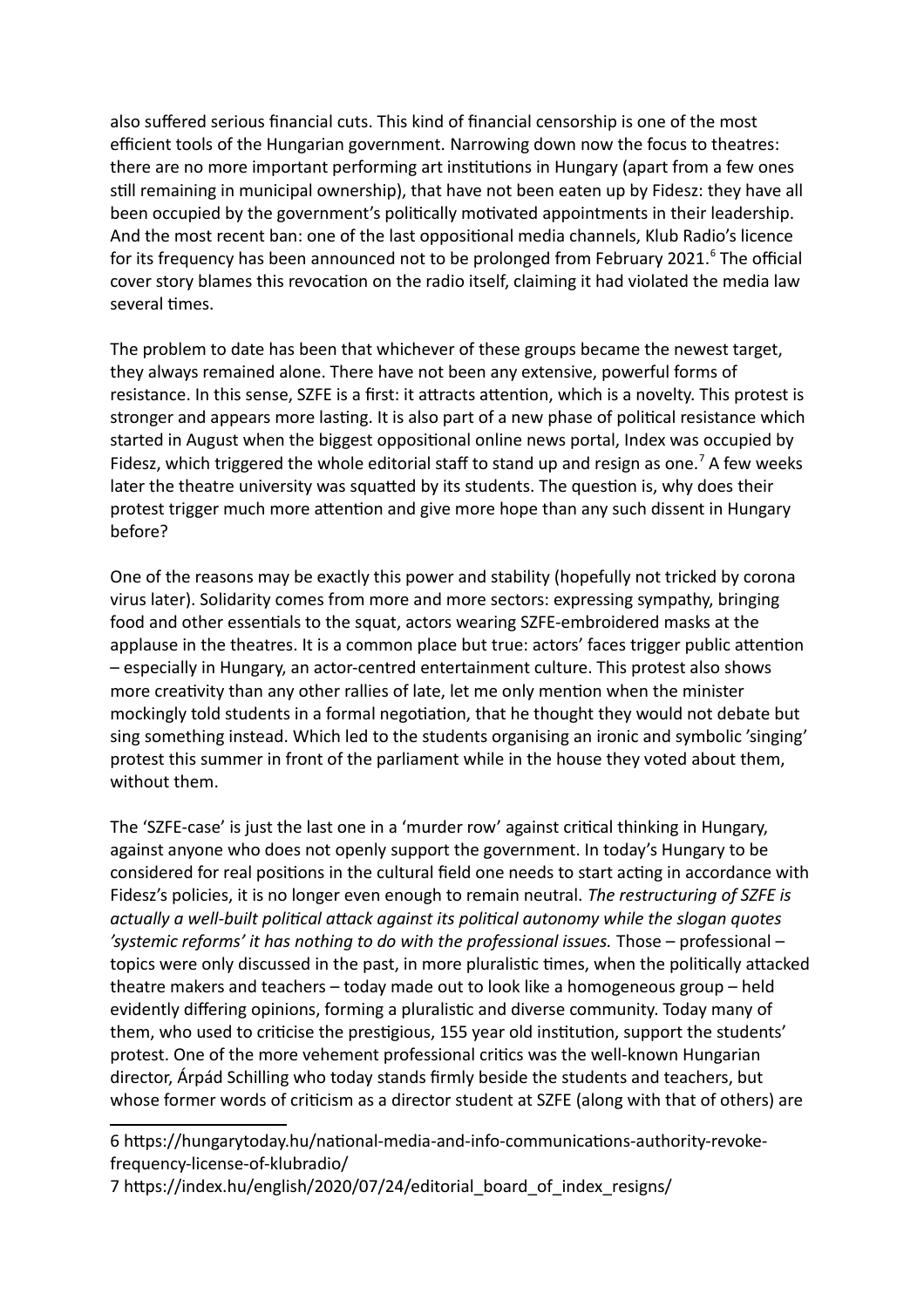now exploited by the Hungarian media propaganda, and used as a kind of proof for the need for reform on professional grounds.

Schilling has indeed writen several reform-proposals in the past, which were debated, yet neglected by former leaderships. Twenty years ago(!), as a student Schilling was missing contemporary theatre genres and artistic visions from the curriculum of the university, he felt that the students got a very one-sided picture of theatre – a point he also stated in a contemporary riport with the Hungarian theatre journal, Színház. Attila Vidnyánszky has recently quoted Schilling's twenty year old words to the propaganda press. Vidnyánszky quotes diferent directors critcising the bad infrastructure, the student workload, the bad teaching methods and some serious professional deficiencies in 2001. He then raises the question whether they are now, twenty years on pleased with the progress? Schilling answers the question in a Facebook post, where he stresses that in recent years, a new generation, and with them, a new perspective has appeared at the university  $-$  he also lists a couple of names, eg. Ildikó Enyedi, Viktor Bodó, Csaba Hováth or Máté Gáspár –, and together with the older generaton, they strengthened the professional renown of the institution. "The new approaches build on traditions, yet they have also transcended them: giving way to new, internatonal tendencies and the emancipaton of the students." Besides he also says that certain problems of course require constant critque and self-correcton. He lists – among others – the need for the betterment of the administration and communication within the institution, a rethinking of the inner structures and assuring the proper autonomy of students, compliance with the challenges of the 21st century theatre: involving the new genres and principles of theatre making and constantly adjusting to the changing social role of theatre or the break-up of former fxed hierarchies. Yet – Schilling adds – it is now exactly this transformation towards a more progressive curriculum that is being stopped by force."

SZFE might have needed reforms (just like many prestigious institutions with a long history often do). There would have been further need for infrastructural developments too, even if this was never before possible because of the lack of state fnancing: the restructuring does not bring new funding streams into the system, however it is likely that the government will attempt to better support its own appointees. The question I rather ask with Schilling is, what price do we pay now for this new 'systemic (unprofessional) reform' when it is finally forced through? Because the new leadership has made it clear that they are not planning to improve the democratic processes when correcting the anomalies of the past, on the contrary: they are now planning to eliminate all autonomy. *But if I understand it correctly, the fght of the students is not for simple restauraton to old insttutonal practces, rather it is* to regain autonomy and also create space for future reforms based on democratic debate. And the students are right if this is what they choose to fght for.

If the 'systemic reforms' proposed come true, all the long, enthusiastic, hopeless yet *democratic* debates of the past, are ended with an autocratic voice from above. Before critcism came from botom-up, from Schilling for instance, who was not in a positon of power to shape the profle of the university. Whereas now we experience a misuse of power from above. "Vidnyánszky speaks of a vision for systematic change – says Schilling – without writing down a single line about his knowhow". And indeed, it is quite difficult to imagine, that any good reform could come without serious case-studies and analysis, that a reform may work top to bottom, as a form of pressure. On the top of all this, the government's